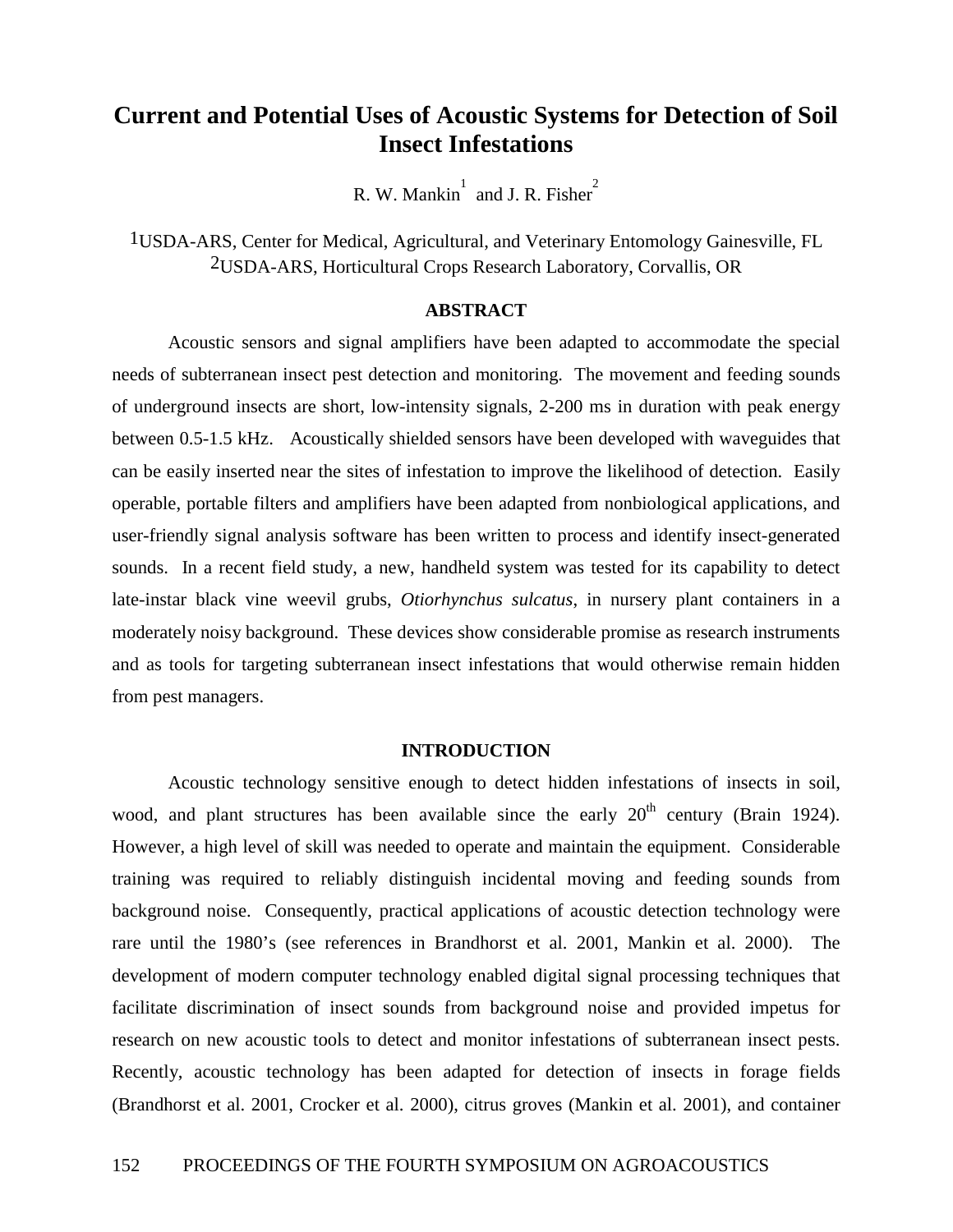crops (Mankin and Fisher 2002). In this report, we describe a field test of an acoustic detection system customized for subterranean insect detection applications, the AED-2000 (www.aeconsulting.com/aed-2000.html), and consider the future of such devices.

Acoustic sensors currently used for subterranean insect detection include microphones developed at the National Center for Physical Acoustics (Hickling et al. 1994, 2000), accelerometers (Mankin et al. 2001), piezoelectric disks adapted from studies to detect insects in stored grain (Shuman et al. 1993, Hagstrum et al. 1996), and piezoelectric crystals adapted from ultrasonic signal detection devices (Mankin and Fisher 2002). The microphones and piezoelectric disks are inserted directly into the soil (Mankin et al. 2000). The accelerometers and piezoelectric crystals are attached to waveguides. The microphone, accelerometer, and piezoelectric crystal sensors each have custom-built amplifiers with outputs for headphones and recorders. Studies with the piezoelectric disks (MuRata Erie model PKM28-2AO, Smyrna, GA) have used a Brüel and Kjær (B&K, Nærum, Denmark) model 2610 amplifier (Mankin et al. 2000).

Sounds generated by insects moving and feeding underground are typically 2-200 ms in duration and have significant energy between 0.5-1.5 kHz (Mankin et al. 2000). Frequencies at the higher end of this range are of most significance for distinguishing the sounds from lowfrequency background noise. The ideal sensor/amplifier system for these applications would be highly sensitive below 1.5 kHz to capture the energy of weak signals, and would enable filtering of signals below ~0.7 kHz to facilitate signal/noise discrimination. The sensor would be shielded from airborne background noise and, because sound travels only short distances in soil (Mankin et al. 2000), the waveguide would be easily insertable near where the insects are expected to be present. Such considerations figured prominently in the design of the SP-1 sensor tested in this study.

### **METHODS**

 **Insects and Plants.**To investigate the operational characteristics of the customized sensor, acoustic tests were conducted in 15 nursery containers (#1 or #5) planted with Alberta spruce, *Picea glauca* (Moench) Voss 'Albertina'; Norway spruce, *Picea abies* (L.) Karst. 'Mariana Nana'; English yew, *Taxus baccata* L. 'Fastigiata'; bog rosemary, *Andromeda glaucophylla* Link; Virginia creeper, *Parthenocissus quinquefolia* (L.) Planch., or grape, *Vitis* spp., all of which are commonly attacked by the black vine weevil *Otiorhynchus sulcatus*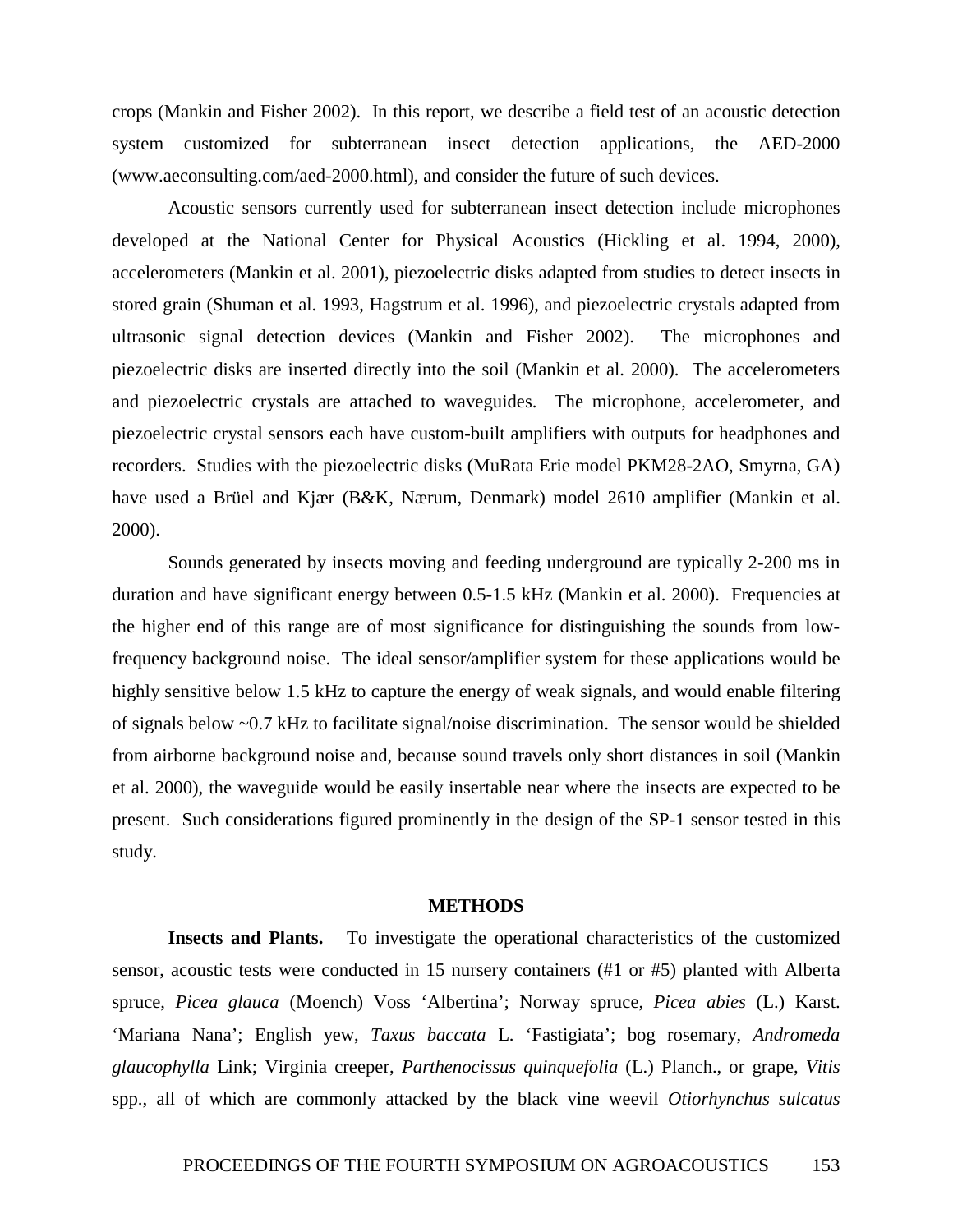(Fabricius) in the Northwest US (Mankin et al. 2002). The study was conducted in experimental greenhouses at the USDA-ARS Horticultural Research Laboratory, Corvallis, OR, and at the Monrovia, Inc. nursery near Dayton, OR. The plants were grown in areas exposed to naturally occurring *O. sulcatus* infestations. Temperatures in the greenhouses were 18-25 °C. The roots of each plant were examined and any insects found were identified and weighed after the acoustic measurements.

 One of the goals of this experiment was to determine if some of the stringent precautions to reduce background noise in previous experiments could be relaxed. Machinery and air conditioning equipment were turned off during these experiments, but the greenhouses had no acoustic insulation and we did not place the pots in sound- or vibration-shielded containers.

**Acoustic Detection System.** Acoustic signals were monitored using a SP-1 sensor that contained a 20-cm-long, 0.6-cm-diameter stainless steel waveguide attached to a customdesigned, PZT-5 (lead zirconate titanate) piezoelectric crystal sensor system with a 40-dB integrated preamplifier. The sensor housing was shielded to reduce airborne background noise. The spectral range of the sensor-preamplifier system was approximately 1-50 kHz. The waveguide was inserted into the nursery container and, after an initial 5-15 min resting period to allow for settling of disturbed soil, the acoustic signals were monitored for 3-min periods using an AED-2000 acoustic detection system (www.aeconsulting.com/aed-2000.html). The AED-2000 includes a 0-60-dB amplifier, a buffered output for oscilloscopes or recorders, headphones for audio monitoring and quality control, a serial port for computer logging and signal display, and an LCD display of signal intensity and sound pulse counts. The total gain was set at 80 dB and the threshold for registration of a sound pulse was set at 0.6 V after amplification. Threshold crossings separated by <1 ms were considered as belonging to a single sound pulse. During the experiments, external noises (doors slamming, electrical equipment cycling on or off, etc.) occurred that occasionally produced invalid counts even with the use of a 1 kHz filter. We restarted the monitoring periods whenever such events were observed.

#### **RESULTS AND DISCUSSION**

 We anticipated that the SP-1 sensor measurements would only be moderately successful at predicting grub infestations because they were conducted under relaxed precautions against background noise during a period of low feeding activity. In the Willamette valley, *O. sulcatus*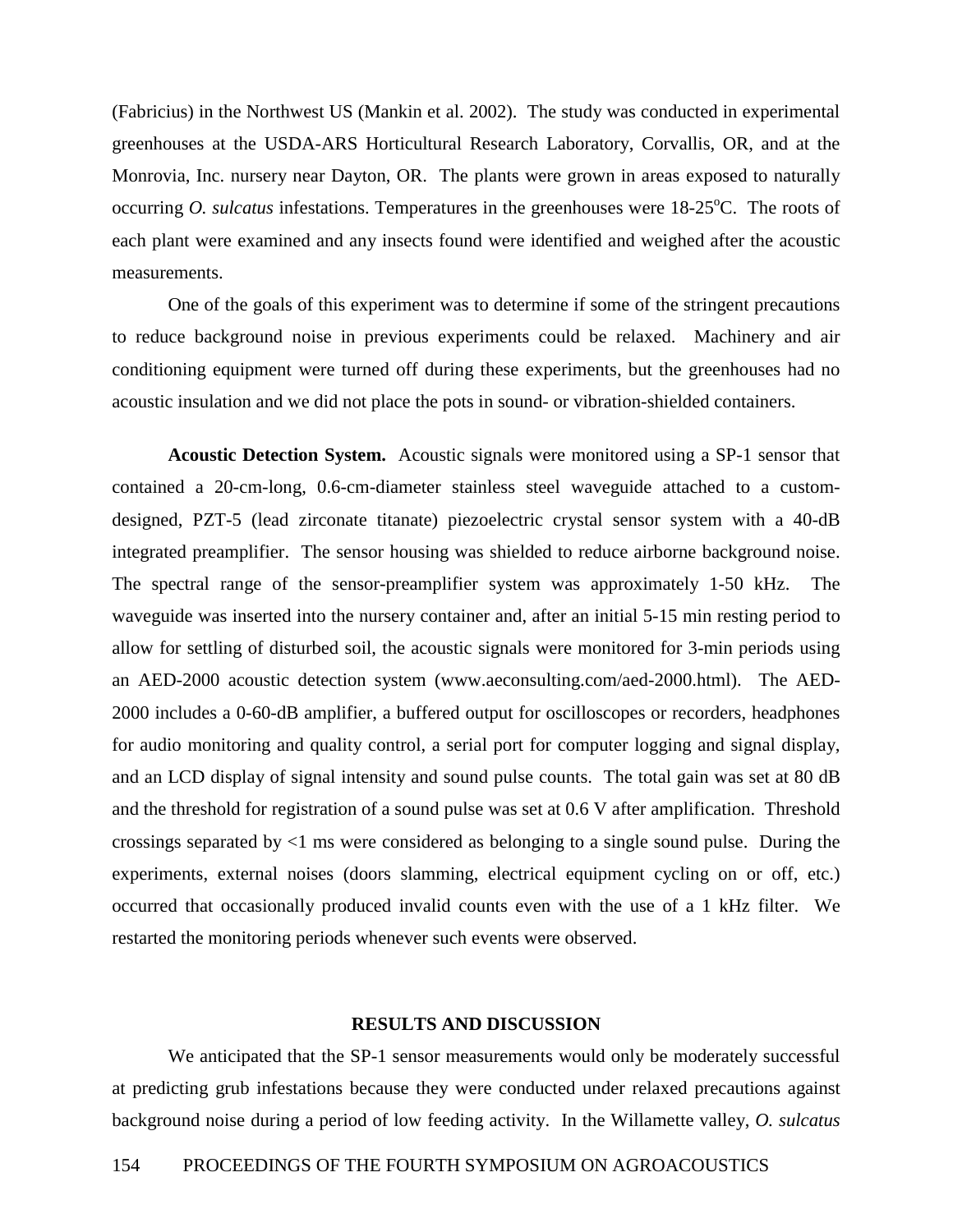feed most vigorously during the fall and become sluggish as they begin pupating in March and April (e.g., Moorhouse et al. 1992). Consequently, the rate of sound production was expected to be lower than rates found in previous studies with subterranean insects (e.g., Mankin et al. 2001, Brandhorst et al. 2001). A reduced activity rate can be expected to increase the number of false negatives, where an infestation is found in a container in which no sound has been detected. Relaxed precautions against background noise can be expected to increase the number of false positives, where no insects are found in a container where significant noise is detected.

 These expectations were confirmed in representative 3-min recordings listed in Table 1, where the containers are categorized into two groups of *medium* and *low* likelihood of infestation on the basis of sound activity ratings that had provided reliable predictions in previous studies. In Mankin et al. (2001), the likelihood of infestation was rated *high* if the insect sound rate exceeded 60 per 3-min record, *low* if it fell below a background noise level of 6 sounds per record, and *medium* in between. When the field-test samples were verified by visual inspection, insects were confirmed in all samples rated *high*, 71% of samples rated medium, and 36% of samples rated *low*. Applying these two thresholds to the current study, none of the containers were rated at a *high* likelihood of infestation, 63% of eight *medium*-rated containers were infested, and 57% of 7 *low*-rated containers were infested. Late winter is not the ideal time to reliably detect *O. sulcatus* larvae in container crops. To reliably detect larvae under these conditions would require a longer recording period and increased precautions to reduce background noises like those that apparently produced the false positive ratings in containers, *c9*, *m3*, and *c6*. With increased shielding precautions, the mean background rate of 7.7 sounds per 3minute recording period would have decreased closer to the 1-2 sounds per 3-minute period typically detected in uninfested containers of soil kept in an anechoic chamber (Mankin unpublished).

 Keeping such concerns about behavioral activity levels and background noise in mind, the customized acoustic detection system nevertheless shows considerable promise as a versatile tool for entomological research and insect pest management decisions. In research applications, for example, little is known about the biology and life history of many subterranean insect pest species. Long-term studies are now in progress in laboratories at Texas A&M University (Crocker et al. 2000) and Montana State University (Mankin et al. 2002) to use sound activity to monitor behavioral patterns of hidden insect larvae. There is also considerable potential for use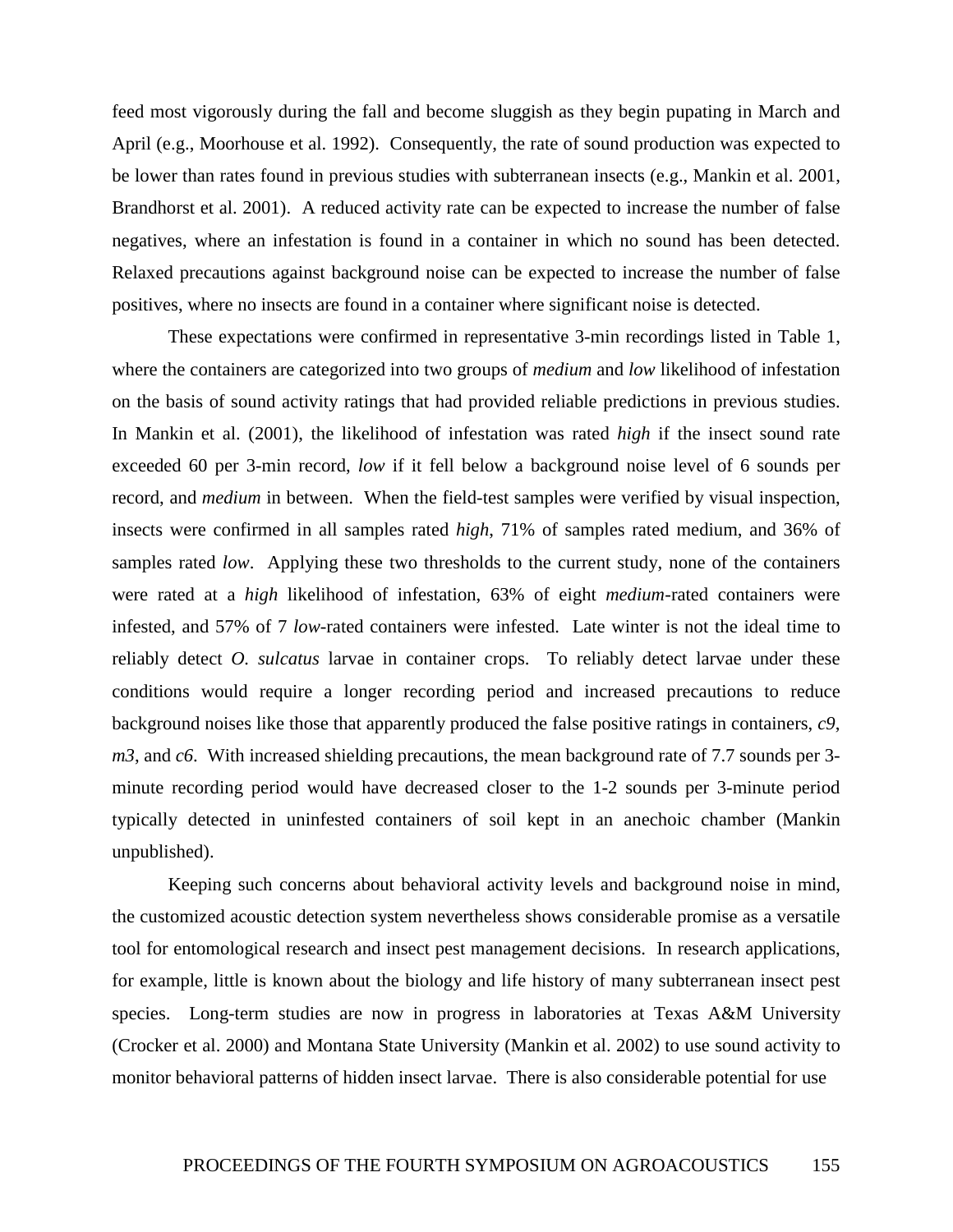of these devices as a pest management decision tool because subterranean pest infestations often are clustered rather than uniformly distributed (e.g., Brandhorst et al. 2001). In these cases, the use of pesticides can be reduced by targeting only those areas where infestations have been identified. Previously, there has often been no practical way to target the infestations. Finally, we anticipate that the development of robust, easily operable acoustic detection devices will enable improved testing of the efficacy of new integrated pest management treatments for subterranean insect pests, e.g., the use of kaolin dust foliar treatments to reduce *D. abbreviatus* larval populations (Lapointe 2000). The new system will be easier to operate in field environments where successful tests have already been conducted with less robust equipment. And continued improvements in sensor sensitivity, background noise shielding, and signal processing software will improve the reliability of acoustic detection systems for predicting hidden infestations of subterranean insects.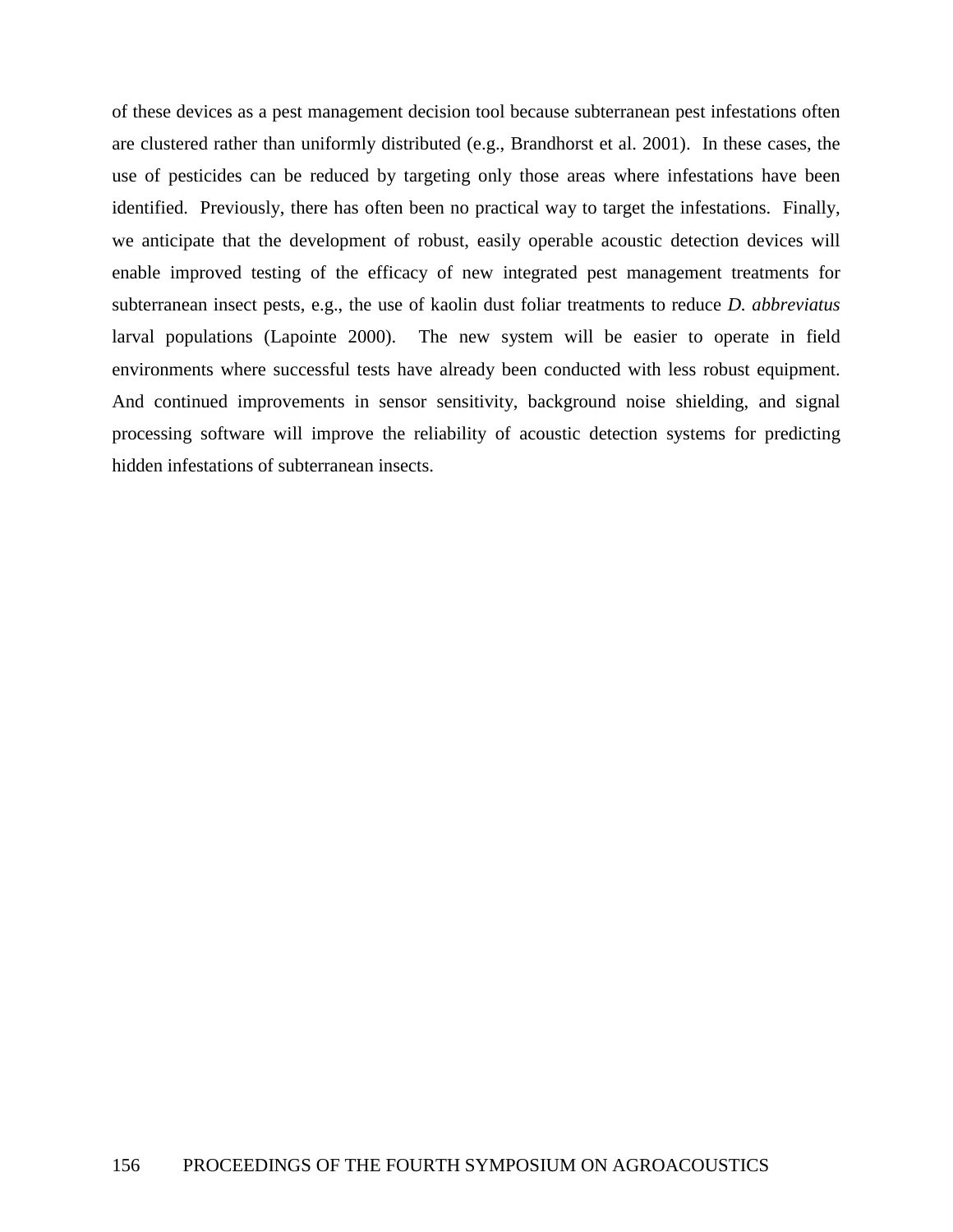**Table 1.** Numbers of sounds detected in representative 3-min recordings from containers of different plant species, their associated computer-rated likelihood of infestation, and the numbers of *O. sulcatus* grubs subsequently recovered from the containers (listings are sorted in order of high to low numbers of sounds detected)

|                        |                   |                                    | Rated  | No.            |
|------------------------|-------------------|------------------------------------|--------|----------------|
| Container <sup>1</sup> | Plant species     | No. sounds likelihood <sup>2</sup> |        | grubs          |
| c <sub>3</sub>         | T. baccata        | 41                                 | medium | 8              |
| c <sub>5</sub>         | P. mariana nana   | 31                                 | medium | 185            |
| c <sub>9</sub>         | <i>Vitis</i> spp. | 22                                 | medium | 0              |
| m1                     | P. quinquefolia   | 17                                 | medium | 25             |
| c4                     | T. baccata        | 17                                 | medium | 36             |
| m <sub>3</sub>         | A. glaucophylla   | 12                                 | medium | 0              |
| c2                     | T. baccata        | 10                                 | medium | 39             |
| cб                     | P. mariana nana   | 8                                  | medium | $\overline{0}$ |
| m4                     | A. glaucophylla   | 6                                  | low    | 3              |
| c10                    | Vitis spp.        | 6                                  | low    | 0              |
| c8                     | P. glauca         | 5                                  | low    | 0              |
| m <sub>5</sub>         | A. glaucophylla   | 4                                  | low    | 5              |
| c1                     | T. baccata        | 4                                  | low    | 11             |
| m <sub>2</sub>         | P. quinquefolia   | 2                                  | low    | 12             |
| c7                     | P. glauca         |                                    | low    | 0              |

1 Containers designated with *c* were monitored at the Corvallis laboratory and those designated with *m* were monitored at the Monrovia nursery. 2

Basis of computer-rated likelihood of infestation: *medium*, ≥6 per 3-minute record, *low*, <6 per record (see text).

# **ACKNOWLEDGEMENTS**

We thank Everett Foreman, and Betty Weaver, (USDA-ARS Center for Medical, Agricultural, and Veterinary Entomology, Gainesville, FL) for assistance with acoustic analysis; Walter Suttle, Victor Sahakian, and Ronald Tuckett (Monrovia, Dayton, OR) for providing nursery plants and facilities; and David Edwards, Shannon Schowalter, Carmelita Guiterrez, and Mary Albrecht (USDA-ARS Horticultural Crops Research Laboratory, Corvallis, OR) for recovering and weighing larvae from acoustic samples and maintaining the black vine weevil colony. This work was funded in part by a grant from The Horticultural Research Institute, Washington, DC 20005 and grants from the Northwest Nursery Crops Research Center, Corvallis, OR 97330.